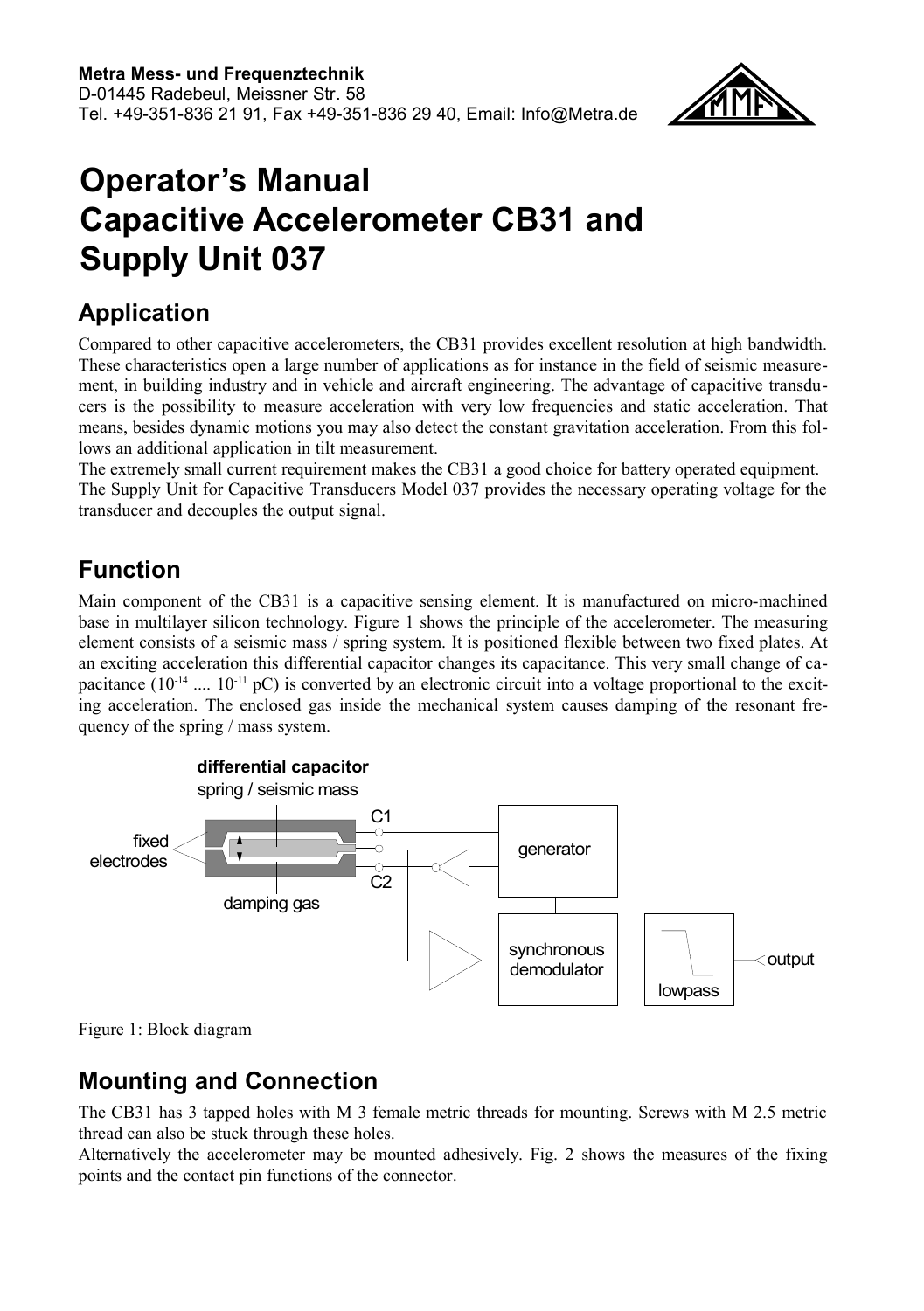

Figure 2: Dimensions and socket pin configuration

Because of its internal stabilization the supply voltage at pin 3 may vary over a wide range. However, the supply voltage should have low ripple and noise components. When measuring the output voltage between pin 2 and pin 1, it has added an offset voltage of 1.5 V and is, therefore, positive in any case. Pin 4 provides a stabilized reference voltage of 1.5 V. It is useful as reference voltage for the output, if you need a bipolar output signal from the transducer.

The easiest way to connect the CB31 to measuring equipment is the use of the Supply Unit Model 037, described below.

For a simple function control of the accelerometer you may measure the constant gravitational acceleration (1  $g = 9.81$  ms<sup>-2</sup>). Positioned with the top upwards on a horizontal surface the accelerometer delivers an output voltage for 1 g, as given in the data sheet. Positioned with the top downwards, the output voltage is proportional to  $-1$  g. Turning the accelerometer on its side, you measure 0 g.

**Warning:** One of the outstanding characteristics of the CB31 is its high resistance against mechanical shocks. Nevertheless, it is recommended to handle the accelerometer carefully. Especially at transport and mounting it is important to avoid impacts of the accelerometer to hard surfaces. In such case an acceleration of several 1000 g may occur, which may be able to damage the micro-machined spring-mass system.

**Important:** The electronic circuit of the accelerometer carries out automatically some test and adjustment processes after connection of the supply voltage. To start the measuring operation it is necessary, that the supply voltage reaches its nominal value within 2 ms. Some DC power supply units don't ensure this. In case the CB 31 does not deliver an output voltage after connecting the power supply, it is recommended to switch off the Supply Unit Model 037 or to disconnect the cable of the accelerometer at the supply unit for a short time.

### **Tilt Measurement Using the CB31**

The possibility to measure static acceleration allows the use of the CB31 as sensor for tilt angles. Fig. 3 explains the principle function.



Figure 3: Tilt measurement using the CB31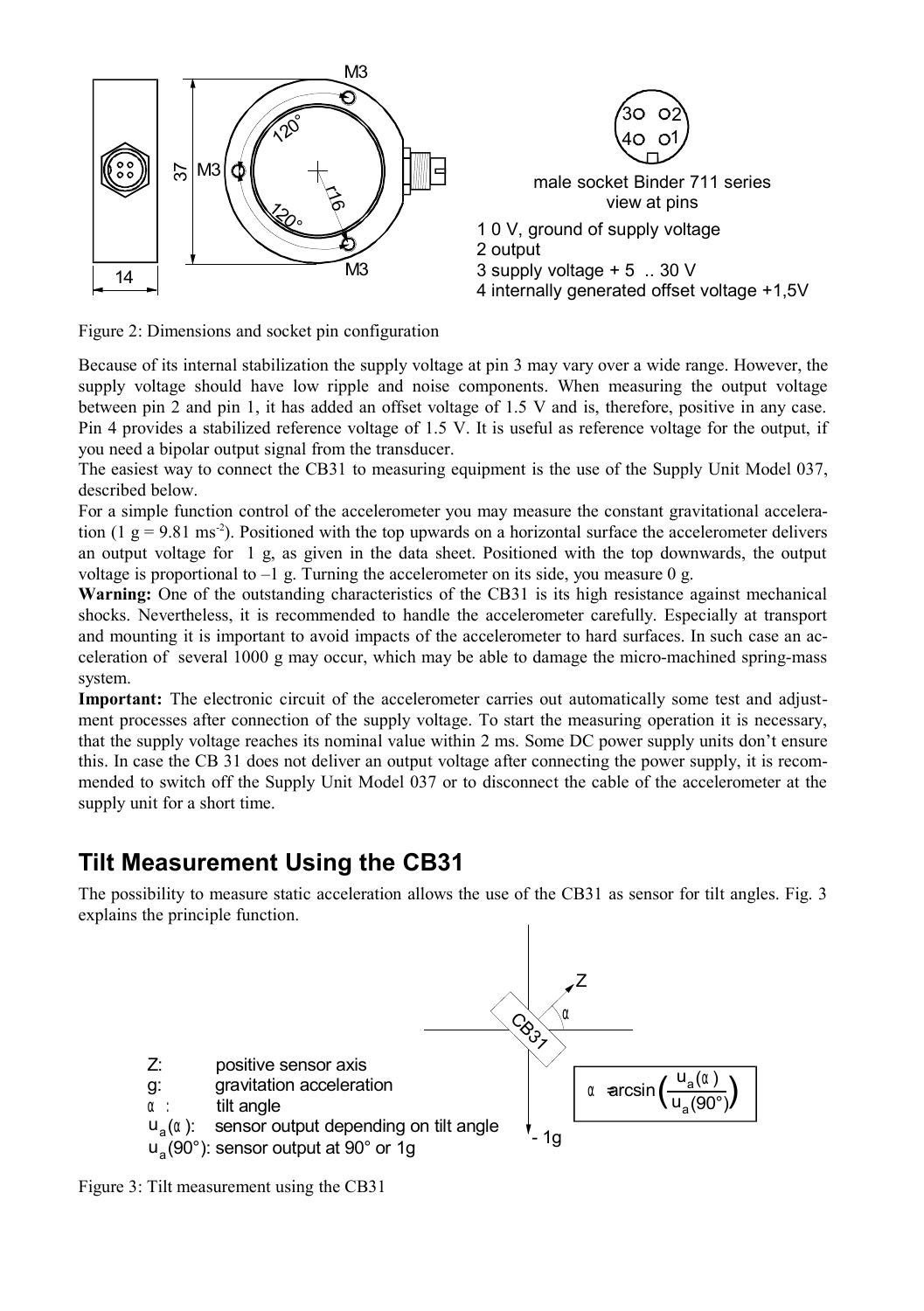The accuracy of the tilt angle measurement depends on the following parameters:

- Noise: The inherent random noise of the sensor decides on the resolution of tilt angle measurement. Filtering the measuring signal by means of an external lowpass filter will reduce the noise and so improve the resolution of tilt angle measurement. With a lowpass filter of 10 Hz the tilt angle resolution amounts to 0.005° (Model CB31-2) and 0.02° (Model CB31-10).
- Transverse sensitivity: It causes a deviation of the tilt angle of maximum  $\pm 3^{\circ}$ . This can be compensated mechanically.
- Offset error of the output signal: It amounts to maximum 1% and can be adjusted electrically.
- Nonlinearity:  $< 0.4\%$  from the measured tilt angle.

# **Supply Unit Model 037**

The Supply Unit 037 has been developed especially for the Metra´s capacitive accelerometers. It supplies the operating voltage for the sensor circuit. This voltage comes from an internal 9V block battery Type IEC 6F22 (about 300 h operational life) or from an external DC power supply, for instance the included mains plug adapter. [Figure 4](#page-2-0) shows the connectors and controls of the instrument.

Using an external supply voltage, the internal battery will be disconnected from the accelerometer automatically. The center contact of the circular power supply socket (according to DIN 45323) is connected with the plus pole. The 037 is protected against false polarization.

To increase battery life it is recommended to move the slide switch into "OFF" position as long as the connected accelerometer is not in use. If no accelerometer is connected the battery will not be discharged, independent of the position of the switch.

The slide switch gives you the choice of two modes of operation:

- In position "0 V" the output signal is bipolar, that means, it can be modulated by  $\pm 1$  V around zero. In this mode the supply voltage has to be insulated from the output. This is guaranteed at battery operation or operation with the included mains plug adapter. The connection of the output ground with the minus pole of the operating voltage may cause the damage of the electronic circuit inside the accelerometer.
- In position "1.5 V" the output signal oscillates with a maximum modulation of  $\pm$  1 V around the offset voltage of 1.5 V, that means, the output voltage changes from 0.5 V to 2.5 V. In this mode the minus pole of the operating voltage is connected inside with the screen of the output socket.



<span id="page-2-0"></span>Figure 4: Supply Unit 037